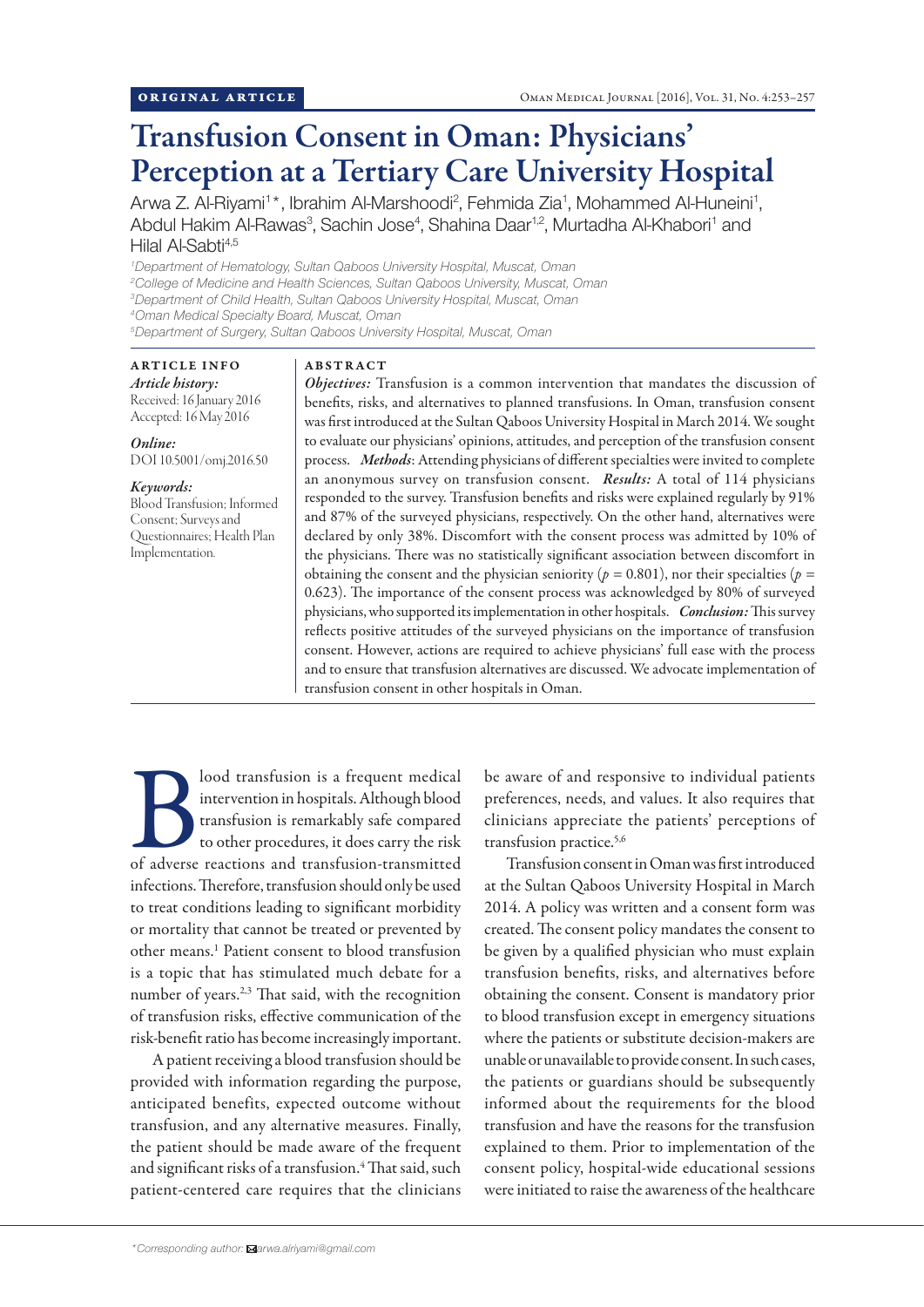providers of the following: the new policy and procedure for the transfusion consent, patient consent rights, the elements of the consent, how the consent may be given, validity of the consent, and documentation. A pocket-sized guide was made available and distributed to all nurses and physicians to aid implementation. We examined physicians' attitudes and impressions towards the provision of transfusion-related information and their opinion of the importance of the consent process. This is the first study that was conducted locally and, to the best of our knowledge, is the first to assess physicians' attitudes toward the transfusion consent policies in our region.

# METHODS

An anonymous paper survey was distributed among physicians of different specialties in the hospital, including hemato-oncology, internal medicine, pediatrics, obstetrics, surgery, and anesthesia. The survey was distributed among physicians in their first year of practice (interns), residents, and senior physicians (senior house offices and registrars). The survey took place from January to March 2015. The physicians were given assurance before participation in the survey that their answers will be confidential and the results will be anonymized. The survey assessed the physicians' impression of the importance of the transfusion consent process, frequency of examining the risks, benefits and alternatives to

blood transfusion, and their opinion of the need to apply the transfusion consent process in other hospitals in Oman. The questions from the survey are presented in Table 1.

Responses were measured on a Likert-based scale. Participation in the survey was voluntary and no incentives were given to the respondents. Ethical approval for conducting the study was obtained by the local ethics committee at the College of Medicine and Health Sciences, Sultan Qaboos University.

Data collected were entered into Microsoft Excel (Microsoft, Washington, US) and analyzed by the SPSS Statistics (SPSS Statistics Inc, Chicago, US). Descriptive statistics were used to summarize the results and associations were tested using the chi-square test. One-way analysis of variance (ANOVA) was used to determine whether there were any significant differences in the mean grades of importance of the transfusion consent given by the different physician groups. A *p-*value of < 0.050 was considered statistically significant.

## RESULTS

A total of 114 physicians from different specialties responded to the survey [Table 2]. Previous involvement in the transfusion consent process was declared by 77% of the surveyed physicians. Interns and residents accounted for 37.7% and 24.6% of respondents, respectively. Females accounted for 61.4% of the physicians.

Table 1: Physician survey on informed consent for blood transfusion.

Have you been involved in a transfusion consent process before?

In your opinion, is the consent process for blood transfusion needed?

Please provide an overall grade on the importance of the new transfusion consent policy out of 10 (0 being not important, 10 being very important).

In your opinion, should the consent prior to blood transfusion be made mandatory?

How comfortable are you in obtaining the consent prior to transfusion of any blood components?

Have you read the SQUH transfusion consent policy?

Do you think the new transfusion consent procedure form adds some knowledge to the patients who undergo the consent process?

How did you find the patients' acceptance of the transfusion consent process?

Do you explain benefits of blood transfusion when taking transfusion consent?

Do you explain risks of blood transfusion when taking transfusion consent?

Do you explain alternatives to blood transfusion when taking transfusion consent?

How frequently do you encounter questions from the patients when obtaining transfusion consent?

Which group of patients is more difficult to take the transfusion consent from?

Do you think the transfusion consent policy should be applied in other hospitals?

*SQUH: Sultan Qaboos University Hospital*

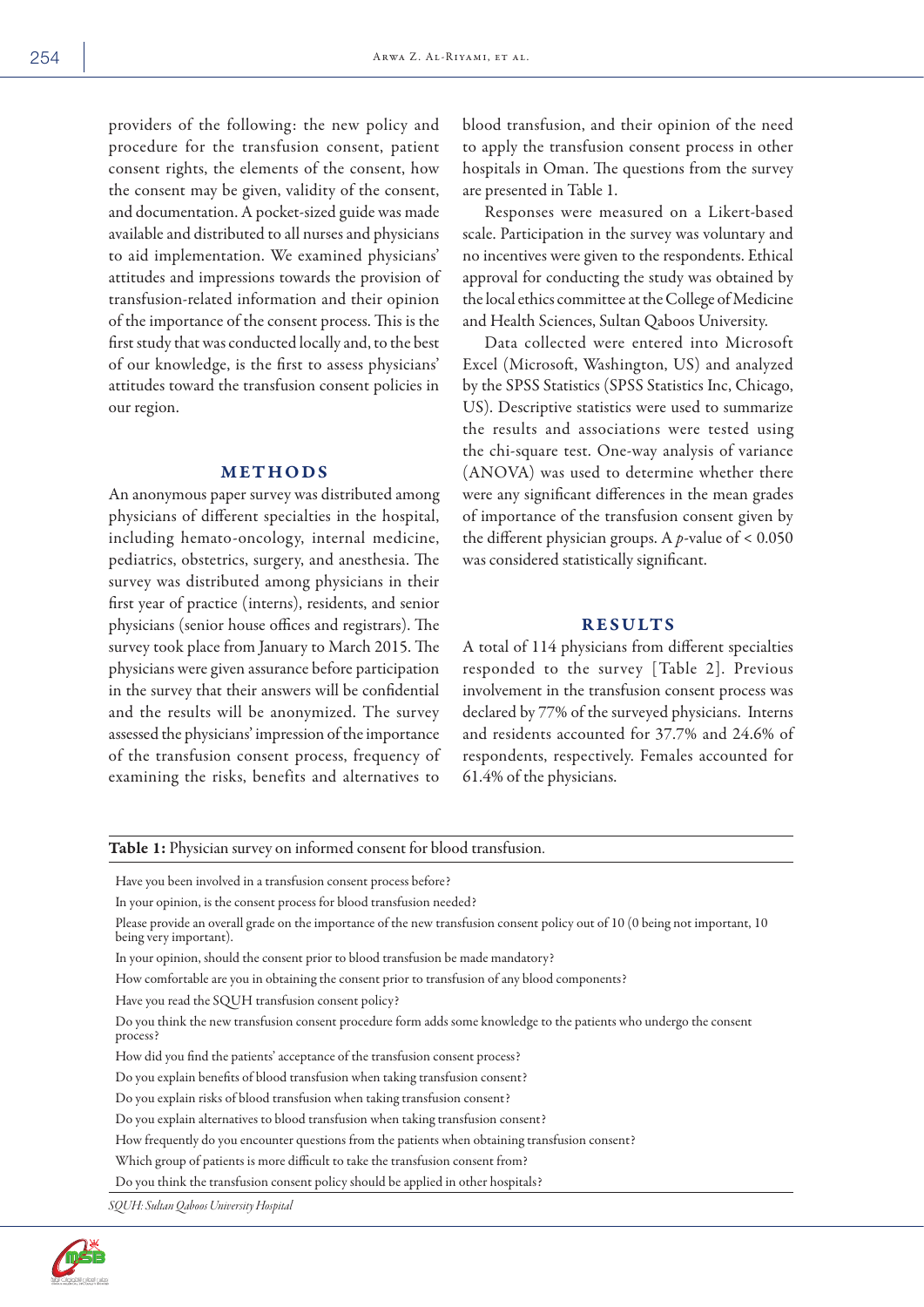| Table 2: Demographics of surveyed physicians, |  |
|-----------------------------------------------|--|
| $n = 114$ .                                   |  |

| $n(\%)$   |
|-----------|
|           |
| 8(7.0)    |
| 15(13.2)  |
| 19(16.7)  |
| 19(16.7)  |
| 25(21.9)  |
| 28(24.6)  |
|           |
| 70 (61.4) |
| 44(38.6)  |
|           |
| 43(37.7)  |
| 28 (24.6) |
| 13(11.4)  |
| 30(26.3)  |
|           |

The importance of the transfusion consent process was acknowledged by 80% of the surveyed physicians, who supported its implementation in other hospitals (mean grade of importance given 7.02±2.92 out of 10). Moreover, 82% of the surveyed physicians thought that the process adds knowledge to the patients prior to transfusion. There was no statistically significant association between the opinion on the consent importance and the physician seniority ( $p = 0.444$ ), nor with their specialties  $(p = 0.537)$ . Moreover, there was no statistically significant difference in the mean grades given with regard to the importance of the transfusion consent between the physicians' seniority levels ( $p = 0.512$ ).

About 50% of the physicians declared that they had read the implemented transfusion consent policy. There was no statistically significant association between the physician seniority and their knowledge about the policy  $(p = 0.177)$ . The benefits and risks of blood transfusion were explained regularly by 91% and 87% of the surveyed physicians, respectively. That said, 38% of the surveyed physicians declared that alternatives to blood transfusion were discussed. Discomfort with the transfusion consent process was reported by 10% of the surveyed physicians. There was no statistically significant association found between the discomfort in obtaining the transfusion consent and the seniority of the physicians (*p =*  0.801), nor with their specialties ( $p = 0.623$ ).

Only 3% of the surveyed physicians admitted poor patients' acceptance to the transfusion consent process. About 63% of the physicians admitted frequent inquiries by the patients around the transfusion consent process, while 35% admitted occasional questions. There was no statistically significant association between the physicians' seniority and the patients' acceptance to transfusion consent ( $p = 0.065$ ). A third of the physicians declared difficulties of obtaining the transfusion consent from the parents or patients' guardians.

# DISCUSSION

Over recent years, there has been a shift towards patient involvement in medical treatment. Despite that, there have been inconsistencies reported in the practice of obtaining consent for blood and blood components transfusion. Despite being mandatory in some countries, in others, obtaining specific consent for a transfusion remains a novel concept. This was certainly the case in Oman until the transfusion consent policy and process was implemented in our institution.

The physician survey highlighted interesting findings on the physicians' perception of the transfusion consent process. The majority of the surveyed physicians thought that the process added to patient's knowledge, and gave a strong recommendation to have this policy applied in other institutions in Oman. The grade of importance given to the transfusion consent process was irrespective of the physician's seniority level. This could signify an increase in the physicians' awareness of patients' autonomy with regard to medical treatment in general, or a specific understanding of the importance of having such policies in place from a medicolegal perspective. Moreover, it can signify the awareness of risks of transfusion as highlighted by other physicians' surveys.5

Our data shows an excellent physicians' perception of patients' acceptance of the consent and of the discussion of benefits and risks of blood transfusion. That said, details of what has been assessed and degree of patients' comprehension of the provided information has not been addressed in our survey and will need to be assessed. Informed consent for blood transfusion presumes that the patient has been "informed", meaning they have been given sufficient information, were able to comprehend the information given to them, and had the opportunity to ask questions before making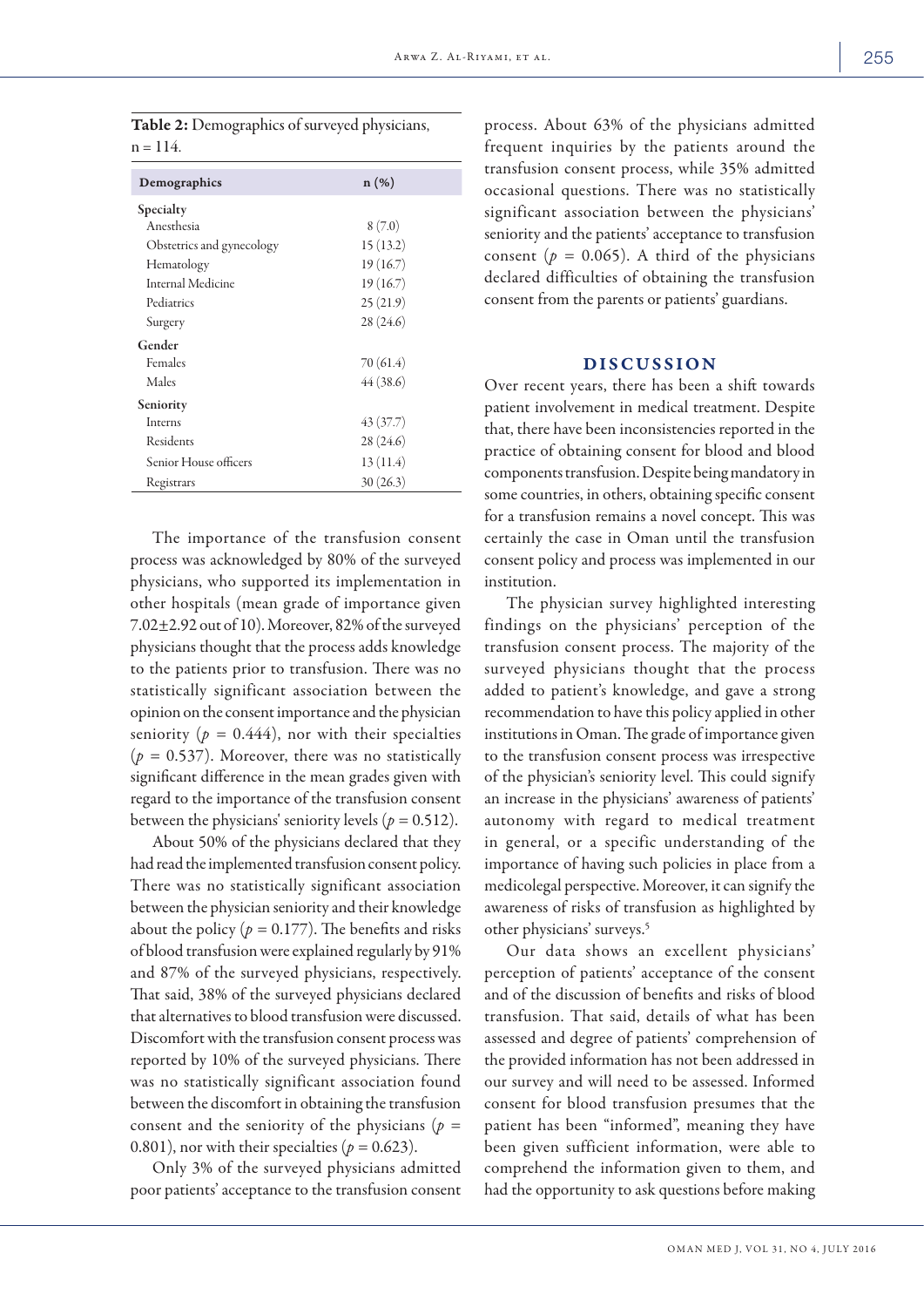a decision. In addition, patients need to "consent", meaning that the patient need to agree to undergo the intervention with all information provided to them. There is paucity of published data to determine the level of information available to patients at time of obtaining transfusion consent, and their level of understanding of the details given during the consent process.7 Our study sets the ground for further assessment of this aspect in the future.

The survey highlighted a drawback in discussing alternatives to blood transfusion, and raises the need to address the reasons behind this finding and physicians' awareness of existing alternatives. This will help in planning further education of existing alternatives to physicians across all grades of the profession. Alternatives to transfusion fall into two primary categories: those which substitute for some function of the blood or one of its components, and others which obviate the need for the transfusion of blood or one of its components. These include autologous donations, directed donations and early correction of anemia using iron replacement and use of erythropoietin injections.<sup>8</sup> A previous survey showed similar findings, which raises the need for proper blood management programs in different institutions.<sup>5,9,10</sup> The results of this survey were presented to the hospital blood transfusion committee to plan needed actions in this regard.

The survey also highlighted physicians' discomfort in discussing transfusion risks. It is recommended that patients should be informed of transfusion risks that are frequent (1% or greater), even if they are mild, since they are likely to occur.<sup>4</sup> The classic examples are febrile reactions and allergic reactions.

Other risks that are not as common may or may not be disclosed, unless they have an impact on morbidity and mortality (e.g., transfusion transmitted infections).4 However, patients need to be informed of the low risk of transmission with all the safeguards in place in donor selection and testing, and to put these risks in the context of the patient's illness, and the risks of not being transfused.<sup>11</sup> This is especially important bearing in mind that the risks of a transfusion are usually far less than the risks of other medical or surgical procedures.<sup>4</sup> This survey also mandates the need for further research on transfusion risk rates in our region, in order to set a ground of reference for the physicians during the consent process.

Our study has several strengths. Herein, we assess the first experience of application of the transfusion consent in Oman. This is the first study locally and in the region that investigates the healthcare providers' attitudes toward transfusion consent. The physicians' survey results raise the importance of implementing transfusion policy in other hospitals in the country. A few limitations of this study should be considered. First, the generalizability of this study may be limited since subjects consisted of physicians from a single institution. That said, transfusion consent was only implemented in our institution at the time of writing this manuscript, and therefore the extent to which these findings can be replicated in a wider physician population remains to be determined pending application of the policy in other hospitals. Second, at the time of the study, it had not been a long time since the blood transfusion consent policy was introduced, and would require further education of the physicians before a better level of understanding could be achieved. Third, the results of the survey were mainly from junior staff, and may not represent all physicians in the hospital. However, junior physicians are often heavily involved in the consent procedures, which highlights the need to have a structured, focused education in this aspect in the early years of practice.

# **CONCLUSION**

We advocate the implementation of the transfusion consent process in other hospitals in the country and the region as a vital step towards patient autonomy. To achieve the full potential of shared decisionmaking, greater efforts should be made to provide information to patients about the risks and benefits of blood transfusions. Implementation of the information pamphlets is in process, and should be followed by a second survey to assess the effectiveness of this upgrade phase of the policy implementation.

#### *Disclosure*

The authors declared no conflicts of interest. No funding was received for this study.

#### *Acknowledgements*

The authors would like to acknowledge the physicians who agreed to undertake this survey for their time and input.

#### references

1. World Health Organization. The Clinical Use of Blood